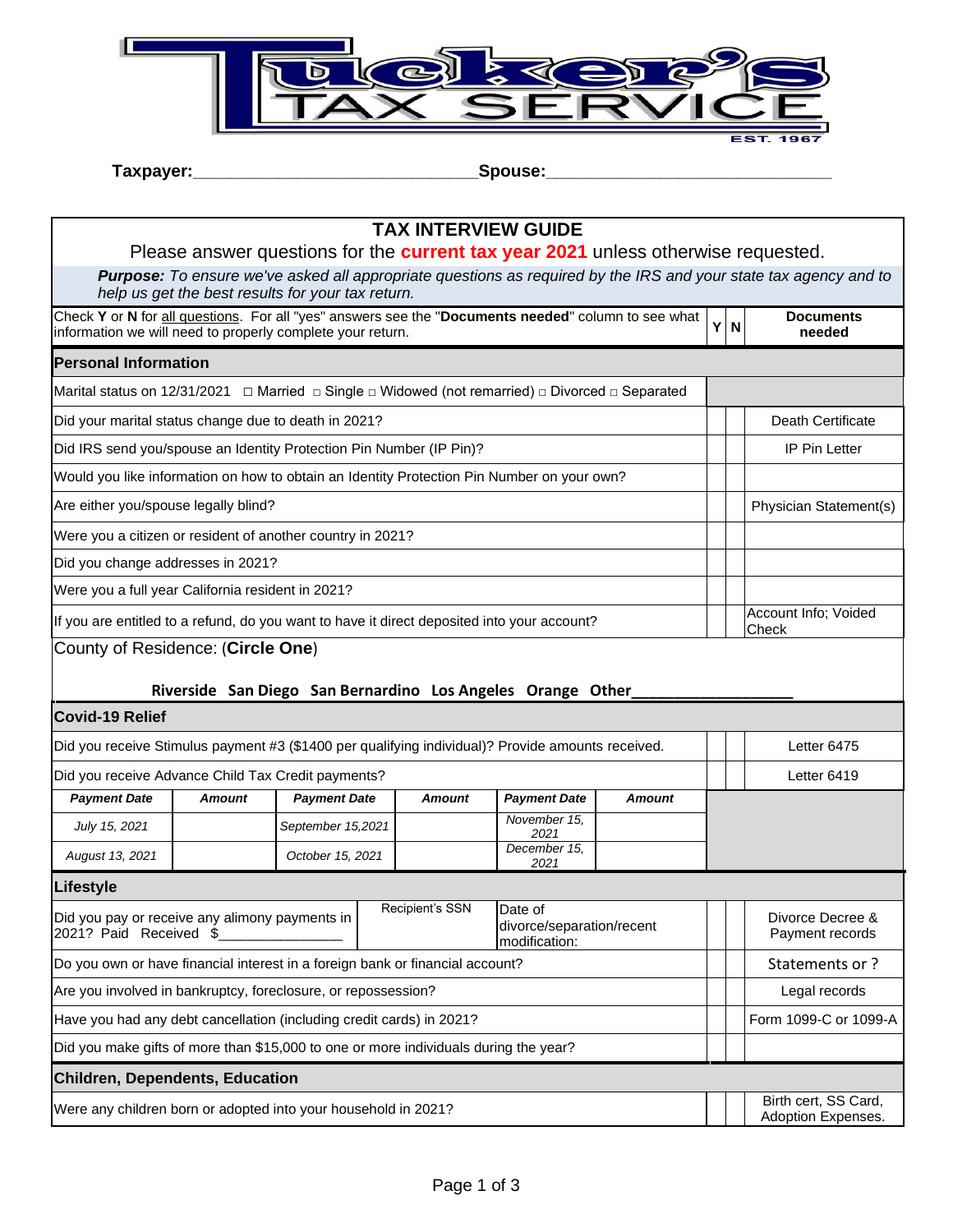

| Check Y or N for all questions. For all "yes" answers see the "Documents needed" column to see what<br>information we will need to properly complete your return. | Y N | <b>Documents needed</b>                |
|-------------------------------------------------------------------------------------------------------------------------------------------------------------------|-----|----------------------------------------|
| Are you claiming a child that you are not the custodial parent of?                                                                                                |     | Form 8332                              |
| Did you pay for child care while you worked or looked for work?                                                                                                   |     | Payment records                        |
| Do you have any children who have unearned income of \$1,100 or more in 2021                                                                                      |     | <b>Tax Forms</b>                       |
| Did you pay any tuition for a dependent or take classes yourself?                                                                                                 |     | Form 1098-T                            |
| <b>Income</b>                                                                                                                                                     |     |                                        |
| Did you receive unemployment income (Regular or Pandemic Unemployment assistance) in 2021?                                                                        |     | Form 1099-G                            |
| Did you have gambling winnings; Casino/Lottery/Other in 2021?                                                                                                     |     | Form W2-G; W/L Stmts<br>/ Logs         |
| Do you have income from any hobbies?                                                                                                                              |     | Income records                         |
| Did you receive any payments from an installment sale?                                                                                                            |     | Contract/Records                       |
| Did you receive income for serving on a jury in 2021?                                                                                                             |     | Form 1099-MISC                         |
| Have you included all sources of income with your records?                                                                                                        |     |                                        |
| Are you answering these questions truthfully and to the best of your knowledge?                                                                                   |     |                                        |
| <b>Cryptocurrency</b>                                                                                                                                             |     |                                        |
| Do you own any virtual cryptocurrency? (e.g., Bitcoin, Dogecoin, etc.)?                                                                                           |     | <b>Account Statements</b>              |
| Did you receive any tax forms from your virtual cryptocurrency exchange?                                                                                          |     | <b>Tax Forms</b>                       |
| Did you move ANY of your cryptocurrency from one wallet to another                                                                                                |     | <b>Account Statements</b>              |
| Investments                                                                                                                                                       |     |                                        |
| Did you, or do you plan to, contribute any money to an IRA for 2021? Traditional IRA or Roth IRA                                                                  |     |                                        |
| Did you roll over any amounts from a retirement account in 2021?                                                                                                  |     | Form 1099-R                            |
| Did you sell or transfer any stocks, bonds, mutual funds, or other investments?                                                                                   |     | 1099-B; Brokerage<br><b>Statements</b> |
| Did you liquidate any worthless investments in 2021?                                                                                                              |     | Records                                |
| Were you a victim of Investment theft in 2021?                                                                                                                    |     | Records                                |
| Did you buy or sell rental or investment property?                                                                                                                |     | Final closing statement                |
| <b>Business</b>                                                                                                                                                   |     |                                        |
| Do you own a business or have interest in a partnership, corporation, LLC, farming activities, or other?                                                          |     |                                        |
| Did you receive income from a sharing/gig economy activity (e.g., Airbnb, Door dash, Uber, etc.)?                                                                 |     | Form 1099-K? other?                    |
| Did you sell any items that were used in business or rental transactions?                                                                                         |     | Sales Records                          |
| Did you use your own personal vehicle for business purposes?                                                                                                      |     | Mileage Log                            |
| <b>Medical</b>                                                                                                                                                    |     |                                        |
| Did you have medical insurance for yourself all year?                                                                                                             |     | 1095-B, 1095-C, other<br>proof         |
| Did your spouse have medical insurance all year?                                                                                                                  |     | 1095-B, 1095-C, other<br>proof         |
| Did you purchase health coverage through the state program "Covered California" or other public<br>exchange?                                                      |     | Form 1095-A                            |
| Did your spouse purchase health coverage through the state program "Covered California" or other<br>public exchange?                                              |     | Form 1095-A                            |
| Did you, or do you plan to, contribute any money to an HSA for 2021?                                                                                              |     |                                        |

D